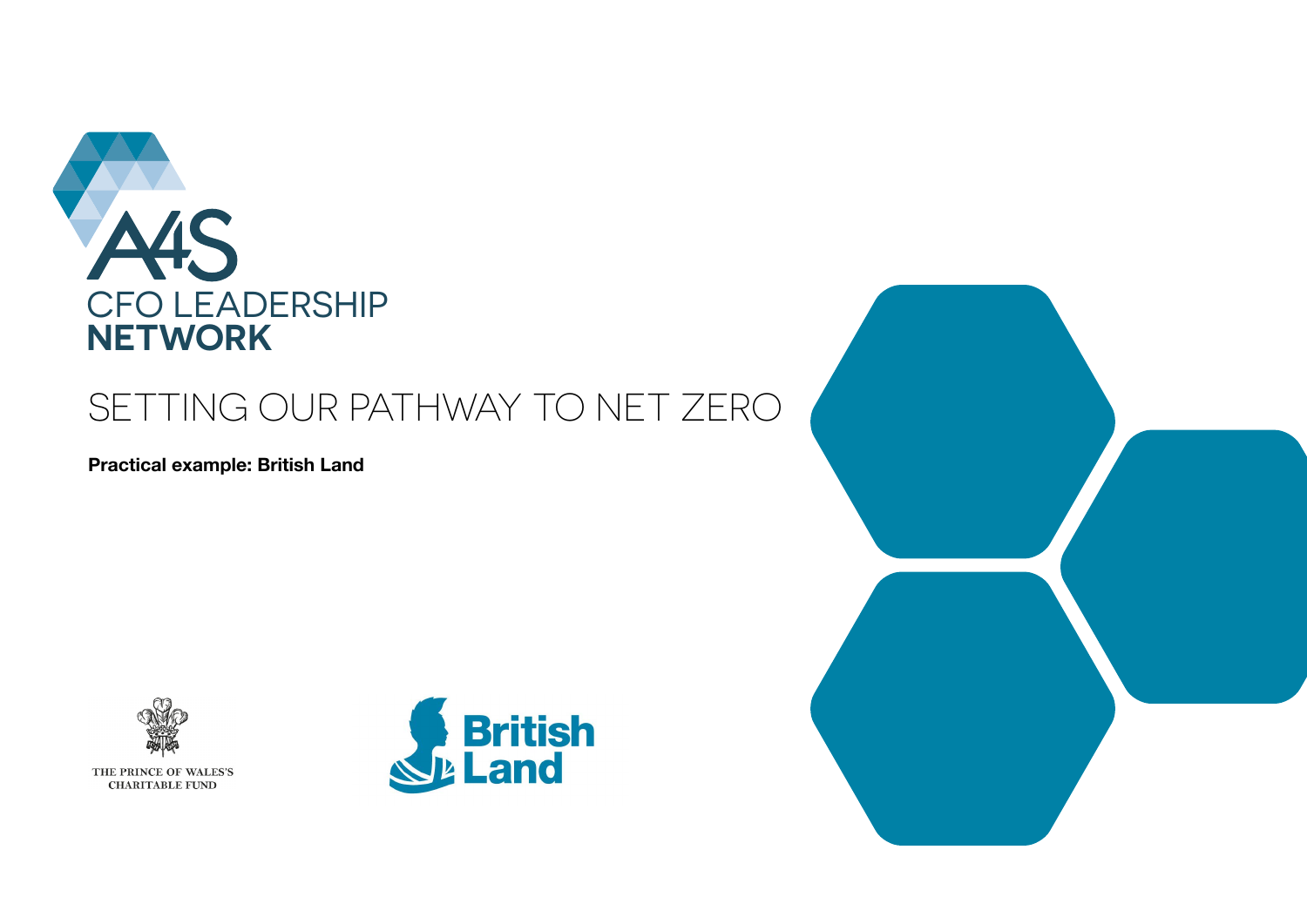

## **WHAT**

British Land is a UK property company with £13.7 billion of assets under management. In December 2020, we published our 'Pathway to Net Zero Carbon', which lays out our targets, delivery strategy and reporting metrics for achieving net zero carbon emissions across our portfolio by 2030.

The main elements to our pathway are:

- Reducing embodied carbon emissions generated in the production, maintenance and deconstruction of properties in our portfolio.
- Reducing operational carbon emissions from operating the properties, such as emissions from energy use.
- Financing the retrofitting of our standing portfolio through our Transition Vehicle.<sup>1</sup>
- Offsetting residual emissions when we have done everything we can to eliminate carbon emissions.

Finance plays an integral role in delivering key projects within the pathway, including:

- Launching and running the Transition Vehicle which provides funding for interventions to transform the energy performance of our existing assets.
- Establishing reporting metrics and communicating progress to the market.
- Demonstrating a clear alignment between the commercial and environmental case for sustainability.

<sup>1</sup> We created a bespoke Transition Vehicle to ring-fence the funding required to retrofit our standing portfolio, improving its energy efficiency. This is funded by an internal carbon levy set initially at £60 per tonne of embodied carbon in our developments. (Source: https://www.britishland.com/sites/british-land-corp/files/sustainability/reporting/latest-reporting/pathway-to-net-zero.pdf)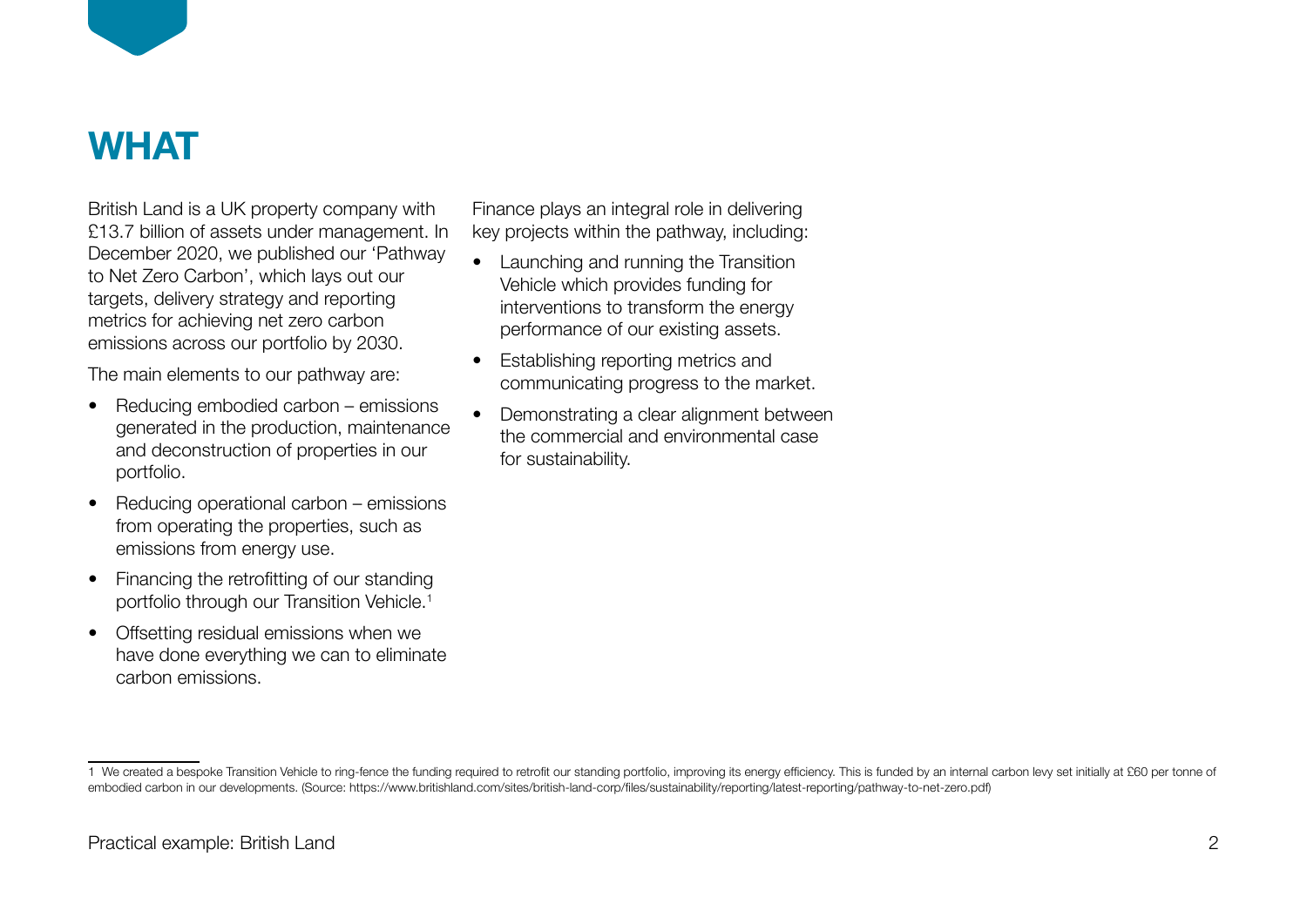

Source: British Land '[Pathway to Net Zero Carbon](https://www.britishland.com/sites/british-land-corp/files/sustainability/reporting/latest-reporting/pathway-to-net-zero.pdf)' P.9, December 2020 December တ ΔË Carbon'  $Zero$ Net O<sub>1</sub> VBWUJP<sub>d</sub> Duen British I Source: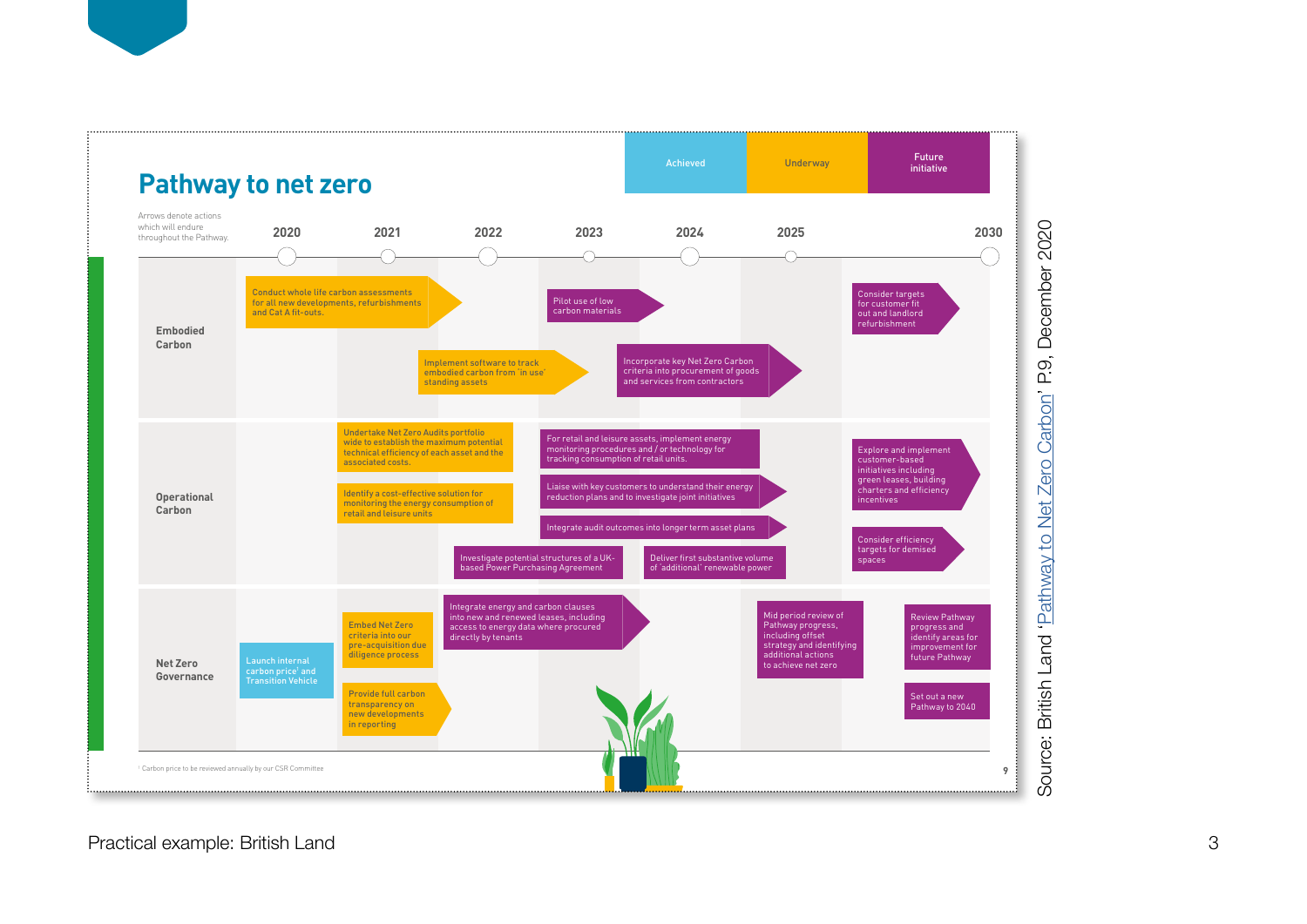

# **WHY?**

Our net zero commitment is part of a sector-wide initiative from the British Property Federation. The real estate sector is coming to a shared understanding that because property is a major driver of carbon emissions, Real Estate Investment Trusts (REITs)<sup>1</sup> have a clear responsibility to play our part in tackling climate change.

The interests of our shareholders and customers also create a strong commercial case for setting and pursuing environmental targets. Shareholders are tracking corporate ethical behaviour more closely now than ever before, and our net zero pathway is a tangible way of demonstrating to shareholders that we are committed to being a more sustainable business. At the same time, customers increasingly demand higher quality, sustainable spaces in many cases, reflecting their own corporate sustainability objectives – and for those committing to new space, net zero buildings are an increasing priority.

We think these market trends will only become more important, making it ever harder to lease buildings that do not have the right credentials. Working towards net zero is not just the right thing to do, it is an important business strategy.



<sup>1</sup> A Real Estate Investment Trust (REIT) can be either a single-company or group REIT that owns and manages property on behalf of shareholders. REITs may contain commercial and/or residential property but not owner-occupied buildings.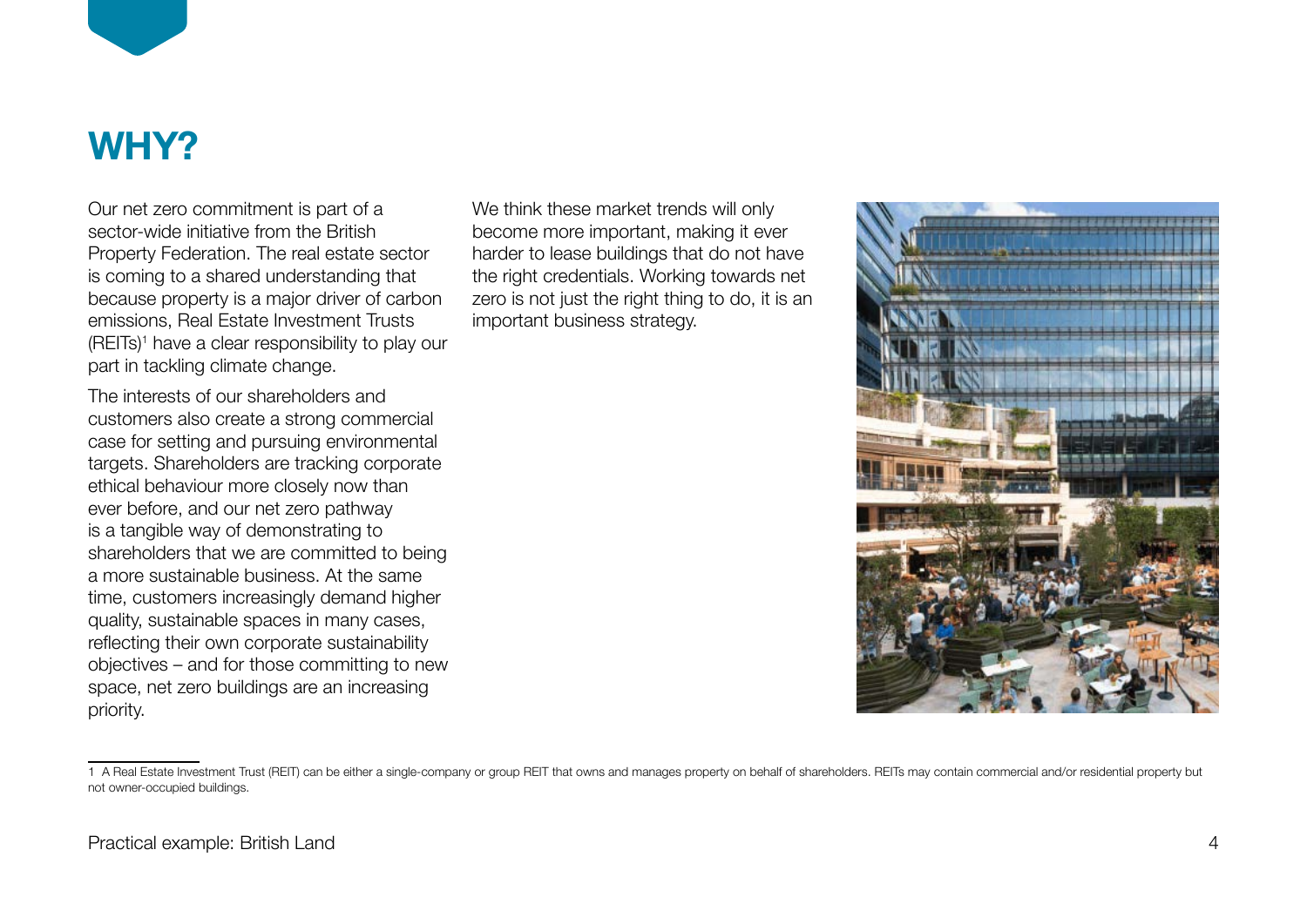

### **HOW?**

Our starting point was committing to a net zero ambition and then agreeing the scope, targets, approach and metrics we would adopt. From here, we developed our net zero pathway, which sets out specific actions that we will take between 2020 and 2030.

Here are some of the actions that finance is working on:

### IDENTIFYING A COST EFFECTIVE SOLUTION FOR MONITORING THE ENERGY CONSUMPTION OF RETAIL AND LEISURE UNITS (UNDERWAY)

We had already made good progress in improving our carbon intensity for the spaces we control. However, most of our operational emissions come from tenant-controlled spaces. To get to net zero, our work needs to encompass the whole building – a major increase in scope.

As a start, we need to know the amount of energy that is being used in all of our units. The finance team is working on cost effective ways to monitor tenants' energy use so that we can set a baseline and then track our progress.

### EMBEDDING NET ZERO CRITERIA INTO OUR PRE-ACQUISITION DUE DILIGENCE PROCESS (UNDERWAY)

Working with colleagues from across the business, the finance team has developed a checklist for our property acquisitions to include net zero criteria. Finance has coordinated much of this activity to ensure that the checklist is in place as part of the due diligence process.

### PROVIDING FULL CARBON TRANSPARENCY ON NEW DEVELOPMENTS IN REPORTING (UNDERWAY)

There are different ways that we can calculate and report on our metrics. Finance is collaborating with the sustainability team to prepare and present this data in a way that is both appropriate and digestible for users of our reports. Alongside the reported metrics, finance is also working on ways to make the supporting narrative engaging and useful for our investors and our people.

### LAUNCHING INTERNAL CARBON PRICE AND TRANSITION VEHICLE (ACHIEVED)

In this finance-led project, we first set up a committee, chaired by our interim CFO, to oversee the Transition Vehicle and how it is managed. The committee includes representatives from teams across the business, including finance, treasury, development and property management. Finance staff drafted the terms of reference and the user guide for the vehicle.

The Transition Vehicle is funded through a carbon price that is levied on embodied carbon for our newly developed properties, supplemented by a £5 million annual float. Using a carbon levy incentivizes our development team to reduce emissions on their development projects, which will help us to reach net zero. We have set the carbon price at £60 per tonne, which will be reviewed each year by our board-level CSR committee.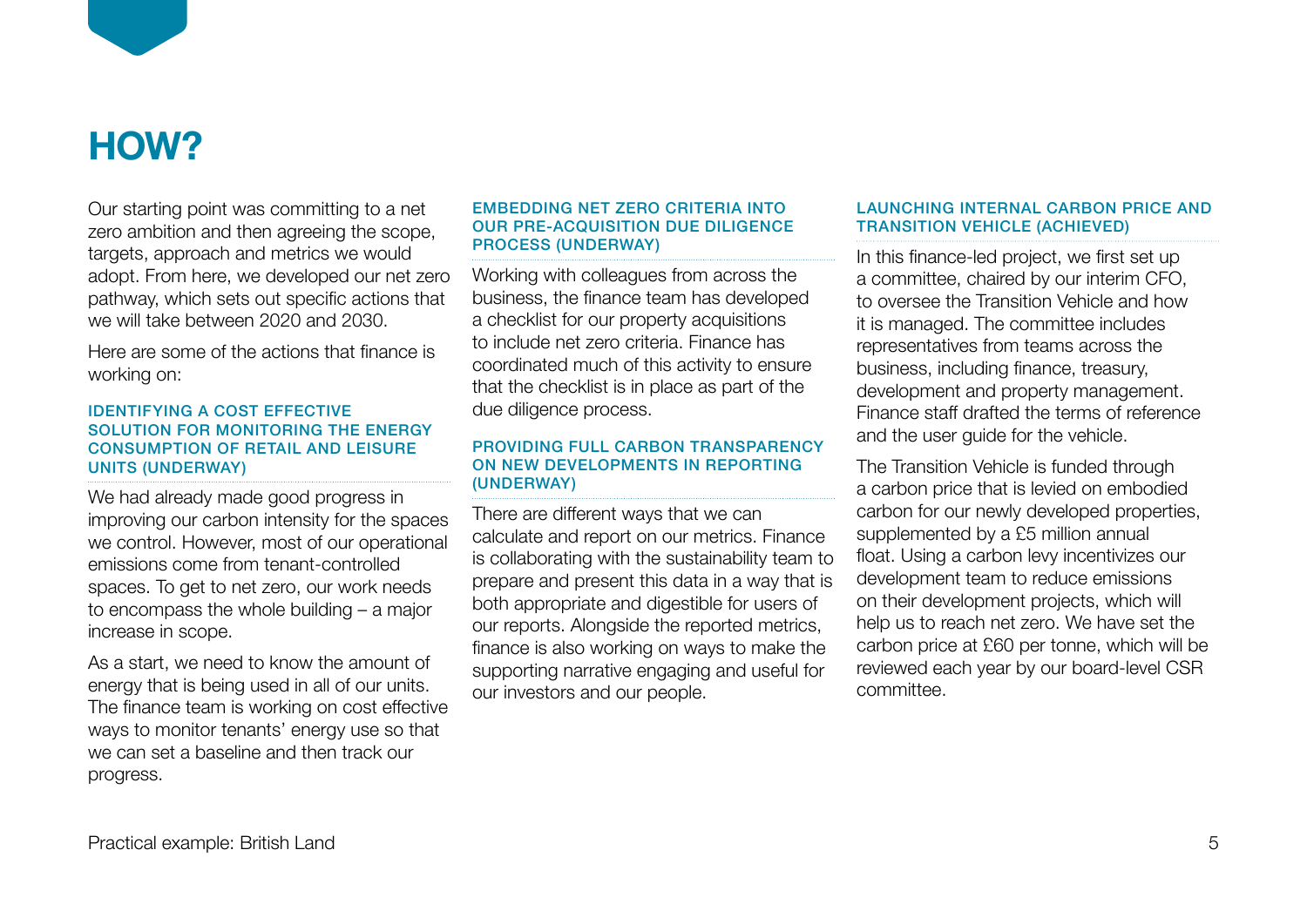

We also plan to use the funds to purchase carbon offsets. Although we are working to get our carbon emissions as low as possible, there will be some emissions that we cannot completely eliminate. To get us to net zero, we will offset these residual emissions through certified offsets that meet the Better Buildings Partnership and UK Green Building Council guidelines. This will be approved by the Transition Vehicle committee.

The finance team will track the income and expenditure for the Transition Vehicle. We will report on our progress in both our annual report and sustainability accounts.



### **NEXT STEPS**

Now that we have put our pathway in place, we are focusing on delivering against it and reporting on our progress. We also know that our strategy may need to evolve between now and 2030. For instance, if we discover that we are hitting our targets ahead of time then we can make those targets more challenging.

We have found having a detailed roadmap on net zero very useful for planning activities and holding ourselves accountable.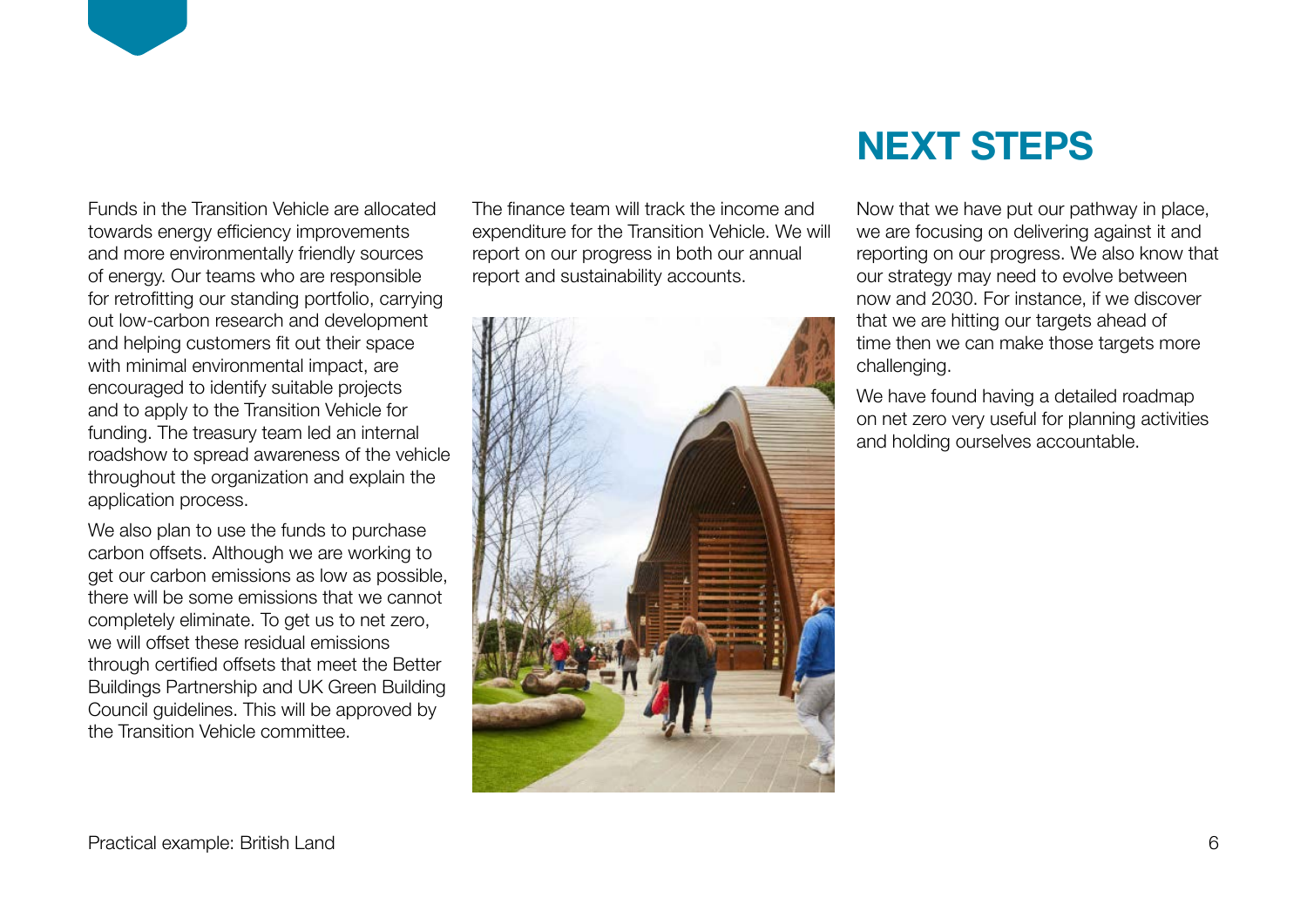# **TOP TIPS**

### SET EXECUTIVE TARGETS

To get the whole organization working towards net zero, we set targets for our executive committee that then cascade down. Every staff member has their own sustainability objectives. This can encourage and accelerate activity throughout the organization.

#### GET BUY IN AT A SENIOR LEVEL.

The support of our former CFO – now the CEO – in setting our sustainability strategy and signing up to a net zero commitment helped us to get things moving. Having buy in from a senior executive was crucial in driving this work forward.

#### LEARN FROM PEERS

Signing up to an industry-level commitment from the British Property Federation has been a real driver for change. It has also given us a push to link up with our peers, so we can share ideas and best practice. In this space, learning from others helps us all to work towards a common goal.

#### ENGAGE THE WHOLE ORGANIZATION

In launching the Transition Vehicle, finance set up a committee which includes representatives from across the business and led an internal roadshow to spread awareness of the vehicle throughout the organization. We also have an employee-led network, SustainaBLe, that is committed to building a more sustainable organization at every level. We have found that there is a lot of enthusiasm from our people for reducing our carbon emissions. If you find a way to engage your staff and get them involved, you can accelerate your progress.